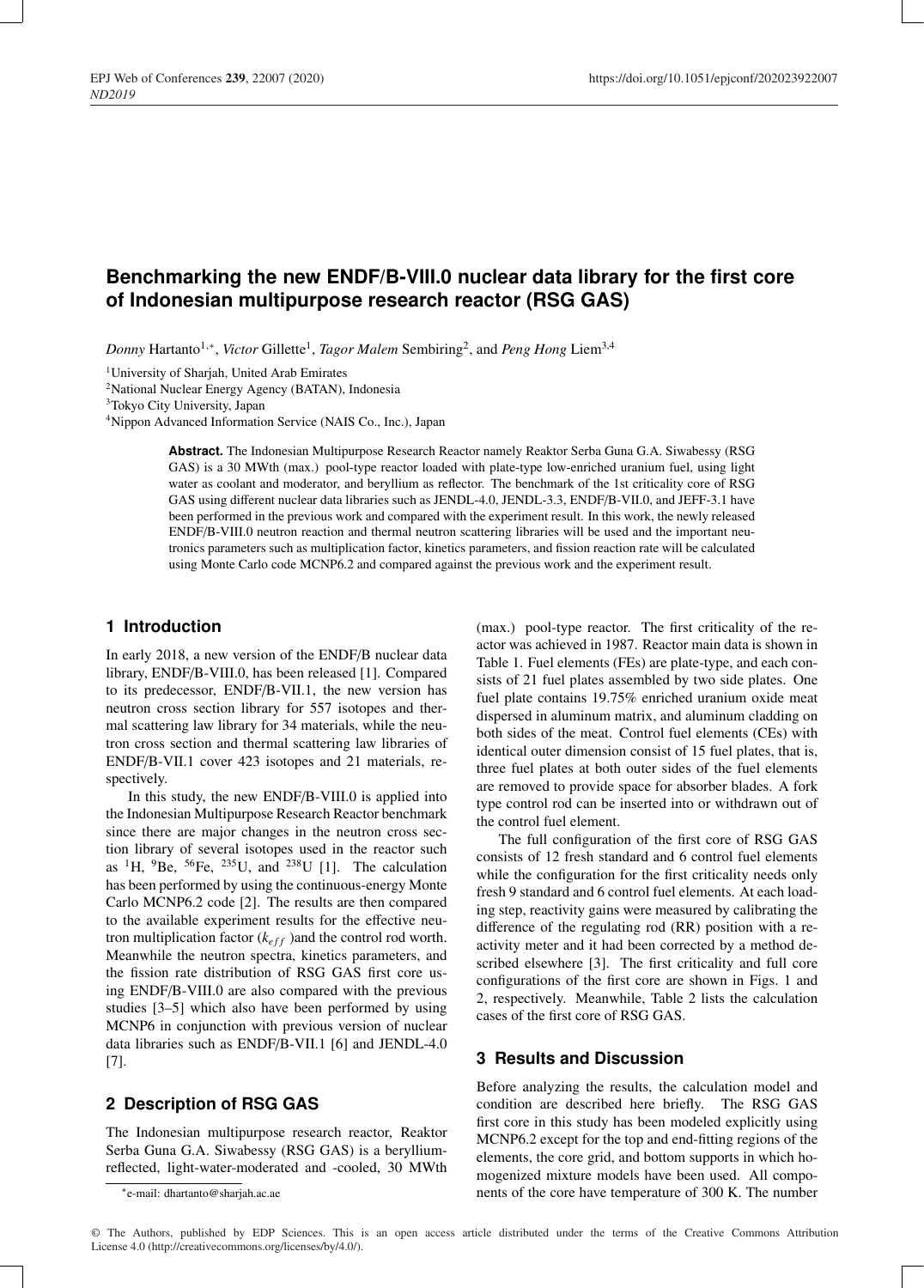

Figure 1. First criticality core configuration of RSG GAS first core [3]



Figure 2. Full core configuration of RSG GAS first core [3]

of the neutron histories per cycle is 400,000 and the total number of cycles is 2,000 with 200 inactive cycles. With the given calculation conditions, the standard deviation of  $k_{eff}$  values is less than 5 pcm. The thermal scattering libraries for light water and metal beryllium are also used.

The first result is shown in Fig. 3, which is the comparison of the  $k_{eff}$  between the experimental results and the Monte Carlo calculation results using different nu-

#### Table 1. Design Parameters of RSG GAS [3]

| General              |                  |
|----------------------|------------------|
| Reactor type         | Pool type        |
| Fuel element type    | LEU oxide MTR    |
| Cooling system       | Forced convec-   |
|                      | tion             |
|                      | Down Flow        |
| Moderator/coolant    | H <sub>2</sub> O |
| Reflector            | Be and $H2O$     |
| Maximum power (MWth) | 30               |
|                      |                  |

Core Characteristics (full core configuration) No. of fuel elements 40 No. of control elements 8 No. of fork type absorbers (pairs) 8 Nominal cycle length (fpd) 25 Avg. burn-up at BOC 23.3 (% loss of U-235) Avg. burn-up at EOC 31.3 (% loss of U-235) Avg. discharge burn-up at EOC 53.7 (% loss of U-235)

| Fuel/control elements                                     |                              |  |  |
|-----------------------------------------------------------|------------------------------|--|--|
| Fuel/control element dimension $77.1 \times 81 \times 60$ |                              |  |  |
| (mm)                                                      |                              |  |  |
| Fuel plate thickness (mm)                                 | 1.3                          |  |  |
| Coolant channel width (mm)                                | 2.55                         |  |  |
| No. of plate per fuel element                             | 21                           |  |  |
| No. of plate per control element                          | 15                           |  |  |
| Fuel plate clad material                                  | Al $Mg_2$                    |  |  |
| Fuel plate clad thickness (mm)                            | 0.38                         |  |  |
| Fuel meat dimension (mm)                                  | $0.54\times 62.75\times 600$ |  |  |
| Fuel meat material                                        | $U_3O_8Al$                   |  |  |
| U-235 enrichment $(w/o)$                                  | 19.75                        |  |  |
| Uranium density in meat $(g/cc)$                          | 2.96                         |  |  |
| U-235 loading per $FE(g)$                                 | 250                          |  |  |
| U-235 loading per $CE(g)$                                 | 178.6                        |  |  |
| Absorber meat material                                    | $Ag-In-Cd$                   |  |  |
| Absorber thickness (mm)                                   | 3.38                         |  |  |
| Absorber clad material                                    | SS-321                       |  |  |
| Absorber clad thickness (mm)                              | 0.85                         |  |  |
|                                                           |                              |  |  |

clear data libraries. It is shown that agreement among the 3 nuclear data libraries is excellent, and ENDF/B-VIII.0 library consistently provides slightly higher values than ENDF/B-VII.1 and JENDL-4.0 libraries. In overall, the calculation values by MCNP6.2 are slightly higher than the experimental results. The highest overestimation from the experiment result (about 0.95% *dk*) is observed for the full core configuration when all control rods are withdrawn. However, it should be mentioned that the value of the  $k_{eff}$  at the full core configuration was not purely experimental data. The data recorded for this core configuration was given in unit of \$ and then it was converted to  $k_{eff}$  using the computed total effective delayed neutron fraction  $(\beta_{eff})$  by Monte Carlo method [4] since there was no measured data available for  $\beta_{eff}$ . In addition, the  $k_{eff}$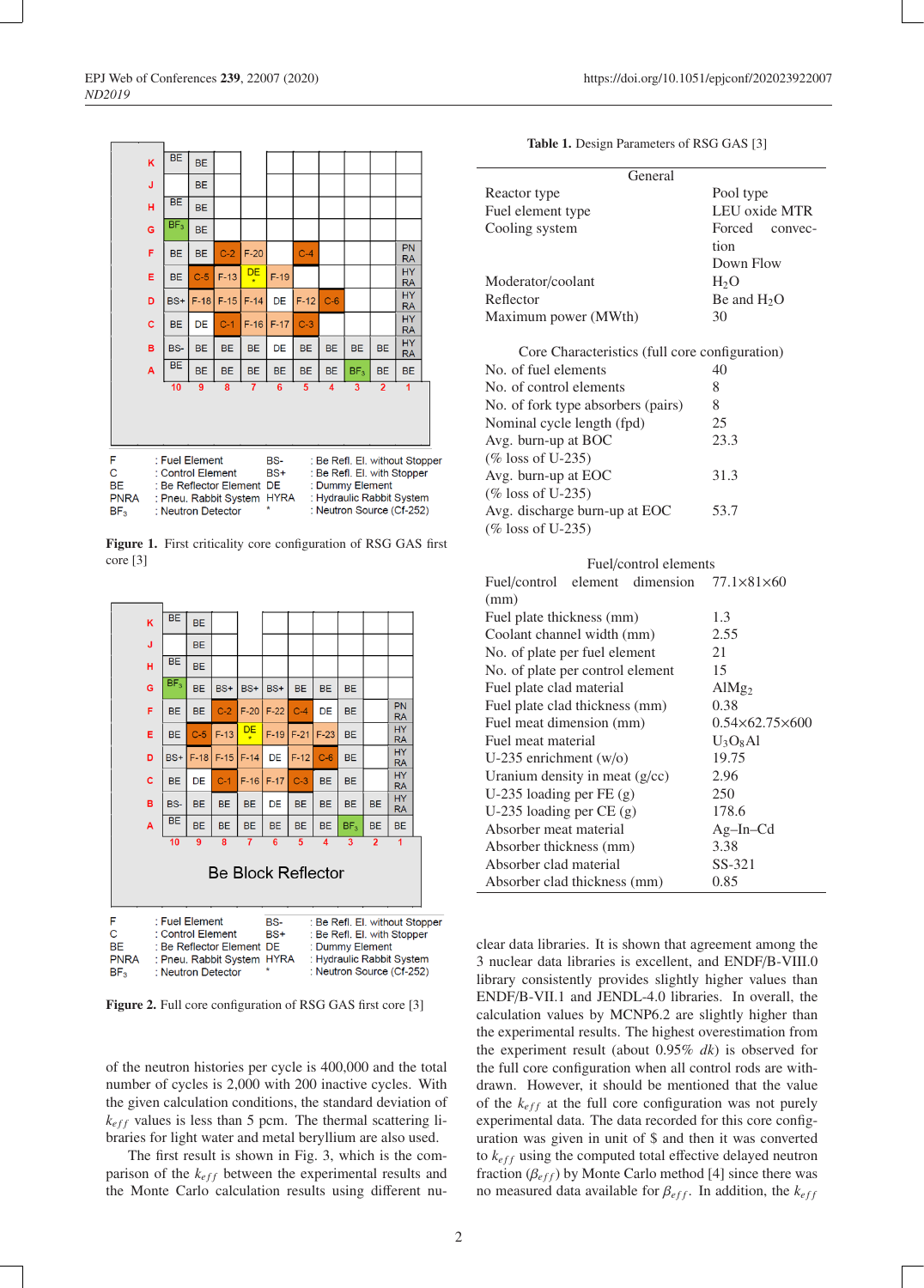| <b>Table 2.</b> Calculation cases of RSG GAS first core |
|---------------------------------------------------------|
|---------------------------------------------------------|

| <b>First Group</b>                               |               |  |
|--------------------------------------------------|---------------|--|
| First criticality and excess reactivity          | Remarks       |  |
| loading                                          |               |  |
| First criticality (9 FEs, 6 CEs, RR=475 Critical |               |  |
| mm)                                              |               |  |
| Full core (12 FEs, 6 CEs, CRs all up)            | Supercritical |  |
| Full core (12 FEs, 6 CEs, CRs all                | Subcritical   |  |
| down)                                            |               |  |
|                                                  |               |  |

| Second Group                                |          |  |
|---------------------------------------------|----------|--|
| Calibrated rod/grid position (Cali- Remarks |          |  |
| brated rod position/other rod bank          |          |  |
| position                                    |          |  |
| JDA06/C-8 (600 mm/290 mm)                   | Critical |  |
| JDA01/E-9 (600 mm/284 mm)                   | Critical |  |
| JDA03/F-8 (600 mm/293 mm)                   | Critical |  |
| JDA05/C-5 (600 mm/288 mm)                   | Critical |  |
| JDA04/F-5 (600 mm/290 mm)                   | Critical |  |
| JDA07/D-4 (600 mm/282 mm)                   | Critical |  |

(the excess reactivity) was evaluated by simply summing up the individually measured control rod reactivity, therefore control rod interference was neglected.



**Figure 3.** C/E of  $k_{eff}$  for different nuclear data libraries

In order to get a better understanding on the impact of the new ENDF/B-VIII.0 library, the sensitivity of the specific isotope neutron cross section from ENDF/B-VIII.0 to  $k_{eff}$  is also studied and shown in Fig. 4. The calculation was performed for the full core configuration when all control rods are withdrawn and only for several main nuclides in RSG GAS. It is shown that for ENDF/B-VII.1, the maximum reduction on  $k_{eff}$  is given by the <sup>16</sup>O (in coolant) followed by the <sup>1</sup>H (in coolant),  $S(\alpha, \beta)$  of H in H<sub>2</sub>O, and <sup>9</sup>Be of ENDF/B-VIII.0 library, while  $k_{eff}$  increases slightly for the 235U ENDF/B-VIII.0 library. However, it is observed for JENDL-4.0, replacing <sup>9</sup>Be and <sup>16</sup>O from ENDF/B-VIII.0 decreases  $k_{eff}$ , while replacing  $S(\alpha, \beta)$  $\beta$ ) of H in H<sub>2</sub>O, <sup>235</sup>U, and <sup>238</sup>U from ENDF/B-VIII.0 library increases  $k_{eff}$ . Since the differences are in positive

Table 3. Effective total delayed neutron fractions for different nuclear data libraries

| $\beta_{eff}$ [pcm] | ENDF/B-<br>VIII.0 | ENDF/B-<br>VII.1 | JENDL-<br>4.0 |
|---------------------|-------------------|------------------|---------------|
| First cricality     | $745+5$           | $743 \pm 10$     | $743+9$       |
| <b>Full Core</b>    | $733+4$           | $732+9$          | $737+9$       |
| (CRs all up)        |                   |                  |               |
| Full Core           | $740+4$           | $759 \pm 11$     | $747 \pm 10$  |
| (CRs all down)      |                   |                  |               |

Table 4. Prompt neutron generation time for different nuclear data libraries

| $\Lambda$ [ $\mu$ s] | ENDF/B- | ENDF/B-                                            | JENDL- |
|----------------------|---------|----------------------------------------------------|--------|
|                      | VIII.0  | VII.1                                              | 4.0    |
| First cricality      |         | $84.16 \pm 0.11$ $84.55 \pm 0.24$ $86.76 \pm 0.24$ |        |
| <b>Full Core</b>     |         | $74.01 \pm 0.07$ $75.00 \pm 0.19$ $76.16 \pm 0.18$ |        |
| (CRs all up)         |         |                                                    |        |
| <b>Full Core</b>     |         | $67.81 \pm 0.06$ $68.30 \pm 0.18$ $69.50 \pm 0.18$ |        |
| (CRs all down)       |         |                                                    |        |
|                      |         |                                                    |        |

and negative values, it is noticed that  $k_{eff}$  values are similar among the three different nuclear data.



Figure 4. Impact of specific isotope ENDF/B-VIII.0 neutron library on  $k_{eff}$  of other libraries

Tables 3 and 4 summarize calculated kinetics parameters including  $\beta_{eff}$  and  $\Lambda$  (prompt neutron generation time) for the 3 core configurations of RSG GAS first core. It should be mentioned that the kinetics parameters were calculated using the adjoint method available in MCNP6. Generally, the value of each parameters at each core configuration is consistent among the 3 nuclear data libraries. However, the value of  $\beta_{eff}$  at the full core configuration when all the control rods are inserted is noticed to be slightly different among the 3 nuclear data libraries. The standard deviation of the previous results is higher for this core configuration and it is recommended to be calculated again using higher neutron histories to reduce the calculation uncertainty.

The control rod worth is compared in Table 5. The worth value for the experiment was the arithmetic summa-